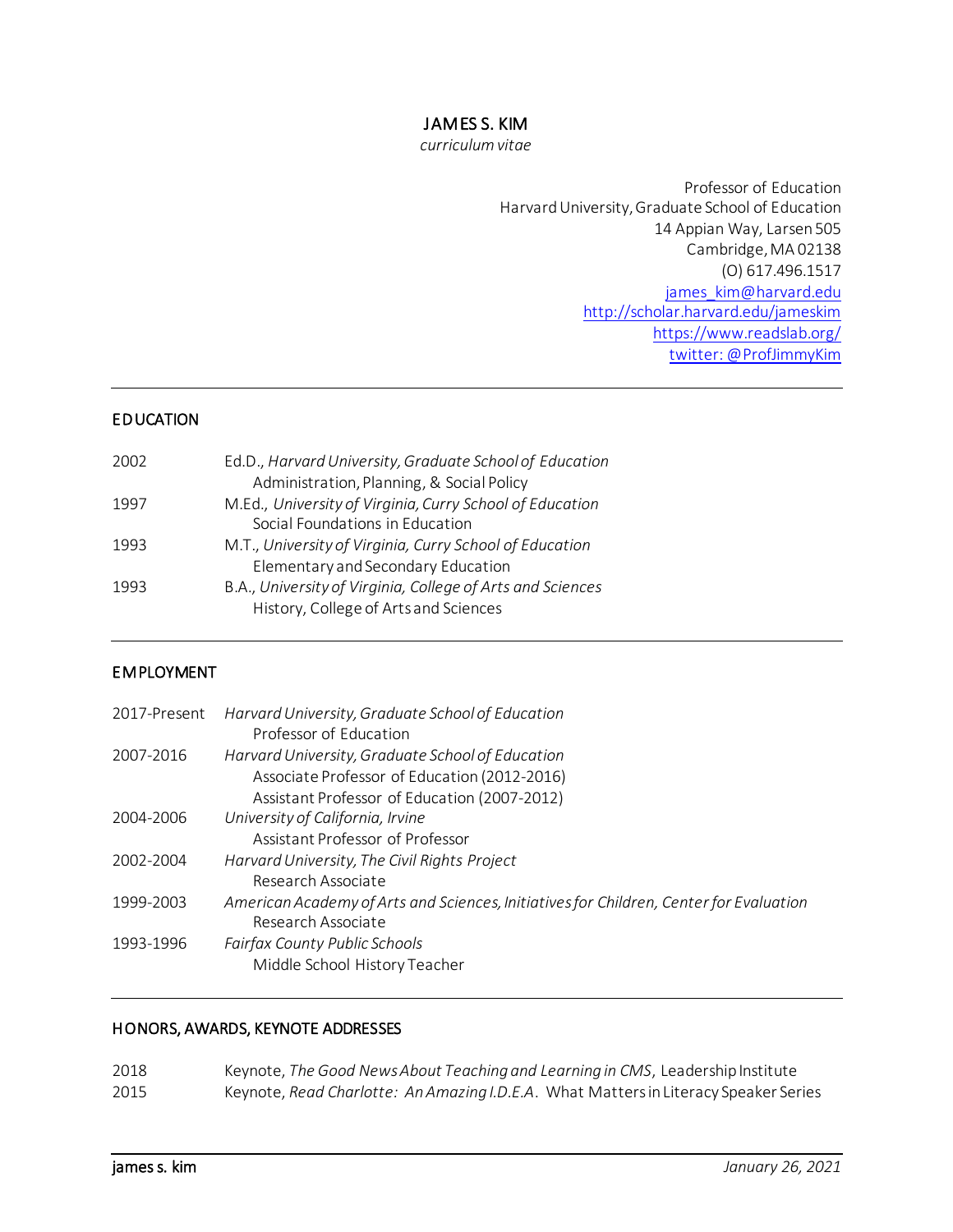| 2008      | Keynote, National Science Foundation, Math Science Partnership Learning Network     |
|-----------|-------------------------------------------------------------------------------------|
| 2007      | Fellow, National Academy of Education/Spencer Foundation Postdoctoral Fellowship    |
| 2002-2006 | Invited Scholar, Young Faculty Leaders Forum, John F. Kennedy School of Government, |
|           | <b>Harvard University</b>                                                           |
| 2000      | Recipient, Graduate Research Training Grant, Spencer Foundation                     |
| 1999      | Recipient, Harvey Fellowship, Mustard Seed Foundation,                              |
| 1997      | Recipient, Roy E. Larsen Fellowship, Harvard University                             |
|           |                                                                                     |

# GRANTS RECEIVED

| 2018-2022 | Improving Early Literacy at Scale through Personalized Diagnosis and Intervention.<br>(Co-PI with Elizabeth City, PI, and John Gabrielli, Chris Dede, Joe Blatt, Co-PI's). Chan<br>Zuckerberg Foundation (\$30M).                                                                                                     |
|-----------|-----------------------------------------------------------------------------------------------------------------------------------------------------------------------------------------------------------------------------------------------------------------------------------------------------------------------|
| 2018-2019 | A Model of Reading Engagement (MORE) to Build Science Knowledge and Improve<br>Reading Comprehension in First Grade (PI). Cheng Yu Tung Education Research<br>Innovation Fund. (\$200,000)                                                                                                                            |
| 2016-2017 | Practices Matter: Elementary Teachers' Literacy Survey and Student Outcomes Study (PI).<br>Charlotte-Mecklenburg, North Carolina Schools. (\$33,382).                                                                                                                                                                 |
| 2016-2021 | Efficacy of the Core Knowledge Language Arts Listening and Learning Read Aloud<br>Program in Kindergarten through Second Grade Classrooms. (Co-Investigator with<br>Sonia Cabell, PI). Reading and Writing, Efficacy and Replication. U.S. Department of<br>Education, Institute of Education Sciences (\$3,299,999). |
| 2016-2018 | Core Support for the Project for Scaling Effective Literacy Reforms. (PI). Wallace<br>Foundation. (\$200,000).                                                                                                                                                                                                        |
| 2010-2018 | Project READS: Using Data to Promote Summer Reading & Close the Achievement Gap<br>for Low-SES Students in North Carolina. Investing in Innovations in Education (13),<br>(PI). U.S. Department of Education, Office of Innovation and Improvement.<br>(\$13,062,016)                                                 |
| 2010-2017 | Project READS: Using Data to Promote Summer Reading & Close the Achievement Gap<br>for Low-SES Students in North Carolina. Wallace Foundation (\$2,000,000)                                                                                                                                                           |
| 2015-2018 | Evaluation of READS for Summer Learning: Using Data to Promote Summer Reading &<br>Close the Achievement Gap for Low-SES Students in North Carolina (PI). Wallace<br>Foundation (\$57,776).                                                                                                                           |
| 2007-2010 | Project READS: Proposal for Multi-District Randomized Controlled Trial of a Voluntary<br>Summer Reading Intervention." (Co-PI with Jonathan Guryan). William T. Grant<br>Foundation. (\$609,001)                                                                                                                      |
| 2006-2009 | The Pathway Project: A Cognitive Strategies Approach to Reading and Writing<br>Instruction for Teachers of Secondary English Language Learners."<br>(Co-Investigator with Carol Olson.) Teacher Quality: Reading and Writing: U.S.<br>Department of Education, Institute of Education Sciences. (\$2,925,941)         |
| 2006-2008 | Collaborative Research: Generalized Propensity Score Methods.<br>(Co-PI with David Van Dyk, Kosuke Imai, & Donald B. Rubin). Methodology,<br>Measurement, and Statistics Section, National Science Foundation. (\$460,000)                                                                                            |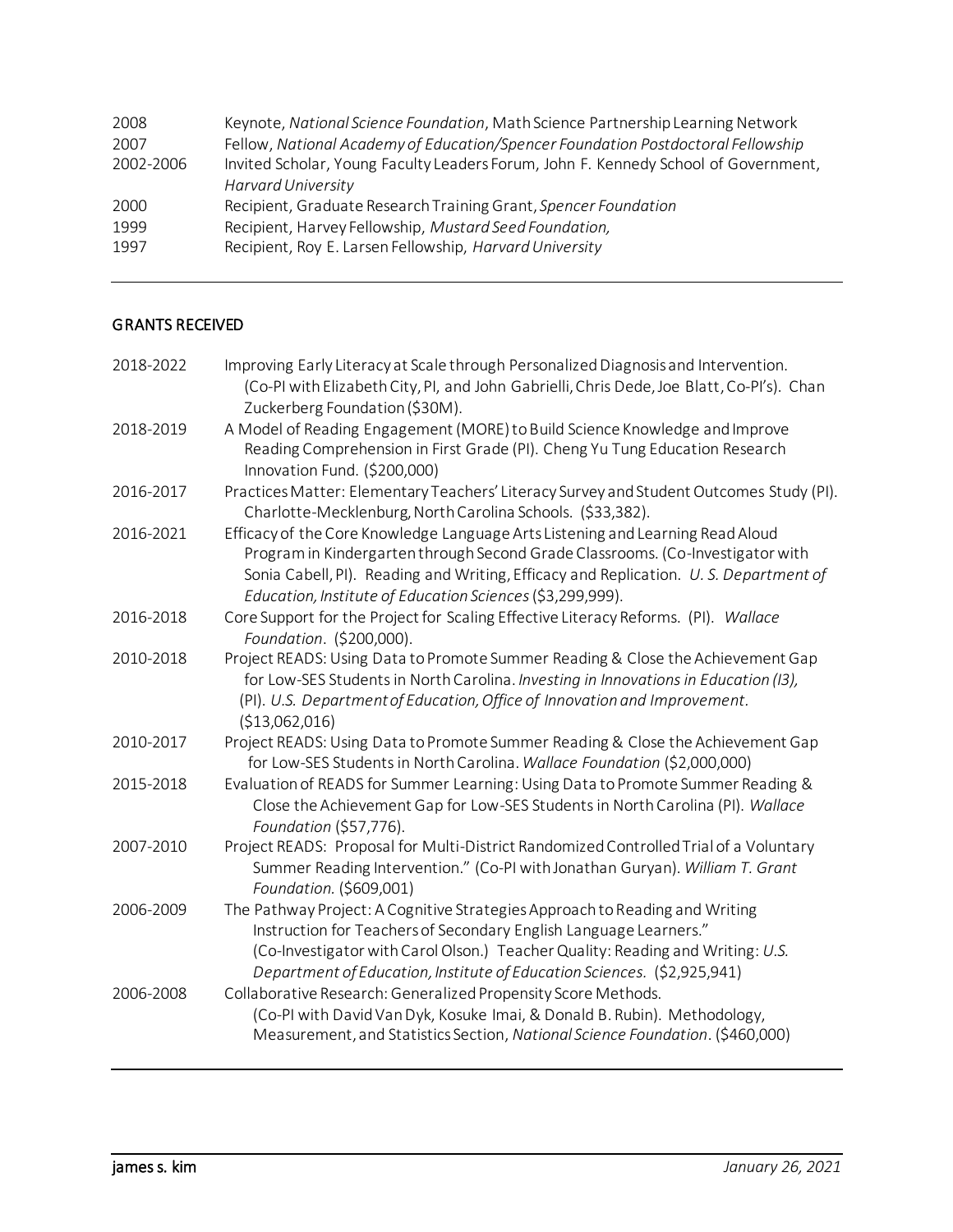### PEER-REVIEWED JOURNAL ARTICLES (\*asterisk denotes names of graduate students, advisees, and postdoctoral fellows at time of publication submission)

- Kim, J. S., Burkhauser, M. A., \*Mesite, L., \*Ascher, C., \*Relyea, J. E., Fitzgerald, J., & Elmore, J. (2021). Improving Reading Comprehension, Science Domain Knowledge, and Reading Engagement through a First-Grade Content Literacy Intervention. *Journal of Educational Psychology,* 113(1), 3- 26*.* Advance online publication. http://dx.doi.org/10.1037/edu0000465
- \*Hale, E., & Kim, J. S. (2020). An Examination of Low-Level Questions in Informational Read Alouds. *Elementary School Journal*, 120(4), June 2020.
- Kim, J. S. (2019). Making Every Study Count: Learning from Replication Failure to Improve Intervention Research. *Educational Researcher*, 48(9): 599-607. DOI:10.3102/0013189X19891428
- Kim, J. S., \*Asher, C. A., Burkhauser, M., \*Mesite, L., & Leyva, D. (2019). Using a Sequential Multiple Assignment Randomized Trial (SMART) to Develop an Adaptive K-2 Literacy Intervention with Personalized Print Texts and App-Based Digital Activities. *AERA Open,* 5(3): 1-18*.*  [https://doi.org/10.1177/2332858419872701](https://doi.org/10.1177%2F2332858419872701)
- Jones, S. M., LaRusso, M., Kim, J. S., Kim, H. Y., Selman, R., Uccelli, P., Barnes, S. P., Donovan, S., & Snow, C. (2019). Experimental Effects of Word Generation on Vocabulary, Academic Language, Perspective Taking, and Reading Comprehension in High-Poverty Schools. *Journal of Research on Educational Effectiveness*, 12(3): 448-483. DOI: 10.1080/19345747.2019.1615155
- \*Wantchekon, K., & Kim, J. S. (2019). Exploring the Relationship Between Reading Engagement and Reading Comprehension by Achievement Level. *Reading & Writing Quarterly*, 35(6): 539-555. DOI: 10.1080/10573569.2019.1594474
- \*Qin, W., Kingston, H C., & Kim, J. S. (2019). "What Does Retelling 'Tell" about Children's Reading Proficiency? *First Language*, 39(2): 177-199[. https://doi.org/10.1177/0142723718810605](https://doi.org/10.1177/0142723718810605)
- \*Troyer, M., Kim, J. S., \*Hale, E., \*Wantchekon, K., & \*Armstrong, C. (2019). Relations Among Intrinsic and Extrinsic Motivation, Reading Amount, and Comprehension: A Conceptual Replication. *Reading and Writing, An Interdisciplinary Journal*, 32: 1197-1218. https://doi.org/10.1007/s11145-018-9907-9
- \*Quinn, D. M., & Kim, J. S. (2018). Experimental Effects of Program Management Approach on Teachers' Professional Ties and Social Capital. *Educational Evaluation and Policy Analysis*, 40(2): 196-218. DOI: 10.3102/0162373717742198
- \*Quinn, D. M., & Kim, J. S. (2017). Scaffolding Fidelity and Flexibility in Educational Program Implementation: Experimental Evidence from a Literacy Intervention. *American Educational Research Journal*, 54(6): 1187-1120. DOI: <https://doi.org/10.3102/0002831217717692>
- Kim, J. S., \*Burkhauser, M. B., \*Quinn, D. M., Guryan, J., \*Kingston, H. C., & \*Aleman, K. (2017). "Effectiveness of Structured Teacher Adaptations to an Evidence-Based Summer Literacy Program." *Reading Research Quarterly*, 52(4): 443-468.
- \*Capotosto, L., Kim, J. S., \*Burkhauser, M. A., \*Park, S. O., \*Mulimbi, B., \*Donaldson, M., & Kingston, H. C. (2017). "Family support of third-grade reading skills, motivation, and habits." *AERA Open,* 3(3): 1-16. DOI: 10.1002/rrq.178
- \*Cooc, N., & Kim, J. S. (2017). "Peer Influence on Children's Reading Skills: Social Network Analysis of Elementary School Classrooms." *Journal of Educational Psychology* 109(5): 727-740.
- Kim, J. S., Hemphill, L., \*Troyer, M. T., Thomson, J. M., Jones, S. J., LaRusso, M. & Donovan, S. (2017). "Engaging Struggling Adolescent Readers to Improve Reading Skills." *Reading Research Quarterly*, 52(3): 357-380. DOI: 10.1002/rrq.171
- \*Lynch, K. & Kim, J. S. (2017). "Effects of a Summer Mathematics Intervention for Low-Income Children." *Educational Evaluation and Policy Analysis*, 39(1): 31-53. DOI:10.3102/0162373716662339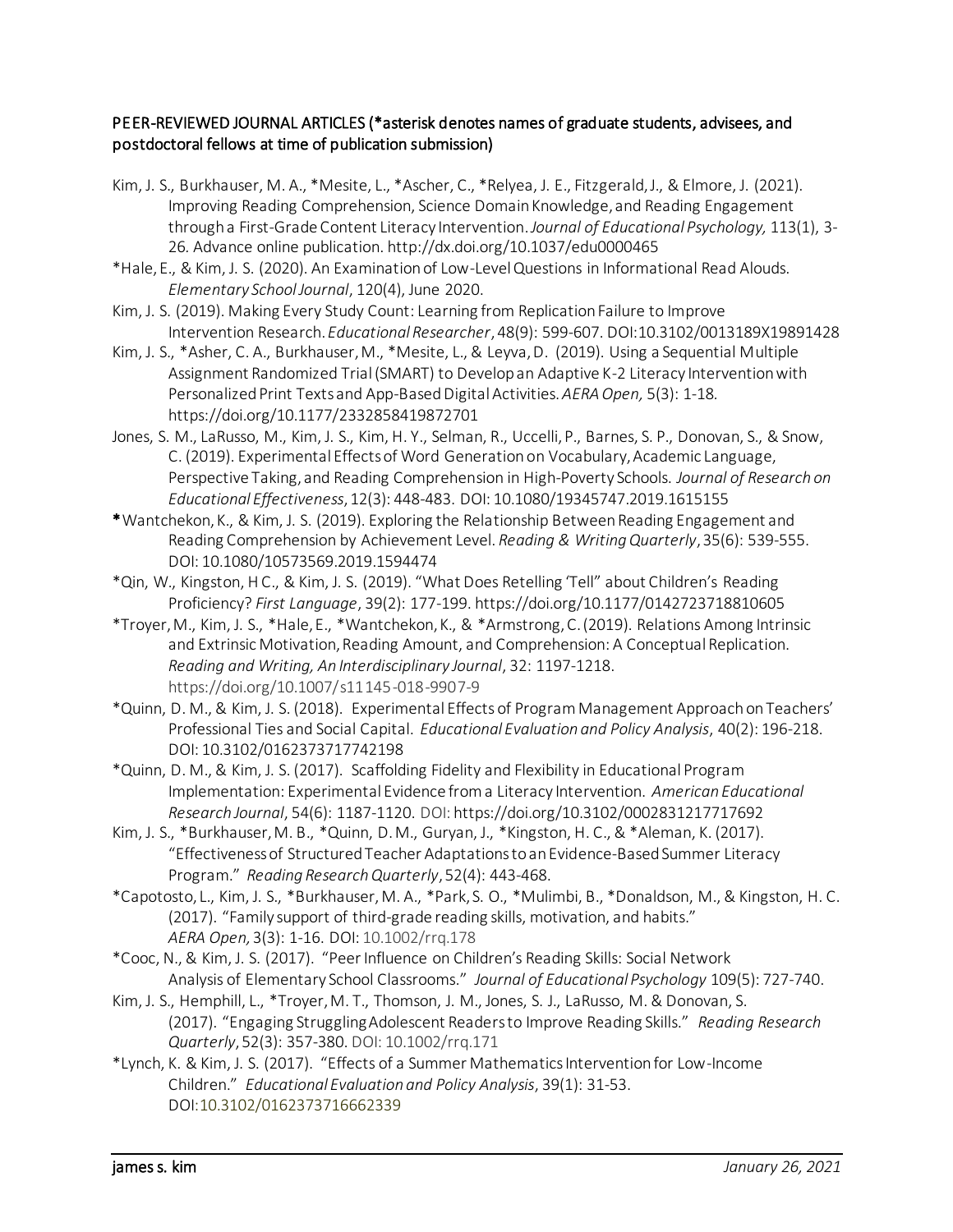- Kim, J. S., Guryan, J., White, T. G., \*Quinn, D. M., \*Capotosto, L., & Kingston, H. C. (2016). "Delayed Effects of a Low-Cost and Large-Scale Summer Reading Intervention on Elementary School Children's Reading Comprehension." *Journal of Research on Educational Effectiveness*, 9(S1): 1- 22. DOI: 10.1080/19345747.2016.1164780
- Guryan, J., Kim, J. S., Park, K. S. (2016). "Motivation and Incentives in Education: Evidence from a Summer Reading Experiment." *Economics of Education Review* 55: 1-20.
- \*Capotosto, L. & Kim, J. S. (2016). "Literacy Discussions in Low-Income Families: The Effect of Parent Questions on Fourth Graders' Retellings." *First Language* 36(1): 50-70*.*
- White, T. G., Kim, J. S., Kingston, H. C., & \*Foster, L. F. (2014). "Replicating the Effects of a Teacher-Scaffolded Voluntary Summer Reading Program: The Role of Poverty." *Reading Research Quarterly* 49(1): 5-30.
- Kim, J. S. & \*Quinn, D. M. (2013). "The Effects of Summer Reading on Low-income Children's Literacy Achievement from Kindergarten to Grade 8: A Meta-analysis of Classroom and Home Interventions." *Review of Educational Research* 83(3): 386-431.
- Olson, C.B., Kim, J. S., Scarcella, R*.,* Kramer, J. S., Pearson, M., van Dyk, D., Collins, P., & Land, R. (2012). "Enhancing the Interpretive Reading and Analytical Writing of Mainstreamed English Learners in Secondary School: Results From a Randomized Field Trial Using a Cognitive Strategies Approach." *American Educational Research Journal* 49(2): 323-355.
- Kim, J. S, Olson, C.B., Scarcella, R., Kramer, J. S., Pearson, M., van Dyk, D., Collins, P., & Land, R. (2011). "A Randomized Experiment of a Cognitive Strategies Approach to Text-Based Analytical Writing for Mainstreamed Latino English Language Learners in Grades 6-12." *Journal of Research on Educational Effectiveness* 4(3): 231-263.
- Kim, J. S., \*Capotosto, L. C., Hartry, A., & Fitzgerald, R. (2011). "Can a Mixed-Method Literacy Intervention Improve the Reading Achievement of Low-Performing Elementary School Students in an After-school Program? Results from a Randomized Controlled Trial of READ 180 Enterprise." *Educational Evaluation and Policy Analysis* 33(2): 183-201.
- Gersten, R., Dimino, J., Jayanthi, M., Kim, J. S., & Santoro, L. E. (2010). "Teacher Study Group: Impact of the Professional Development Model on Reading Instruction and Student Outcomes in First Grade Classrooms." *American Educational Research Journal* 47(3): 694-739.
- Kim, J. S., & Guryan, J. (2010). "The Efficacy of a Voluntary Summer Book Reading Intervention for Low-Income Latino Children from Language Minority Families." *Journal of Educational Psychology* 99(3):505-515.
- Kim, J. S., \*Samson, J. F.*,* Fitzgerald, R., & Hartry, A. (2010). "A Randomized Experiment of a Mixed-Methods Literacy Intervention for Struggling Readers in Grades 4-6: Effects on Word Reading Efficiency, Reading Comprehension and Vocabulary, and Oral Reading Fluency." *Reading and Writing: An Interdisciplinary Journal* 23(1): 1109-1129.
- White, T. G., & Kim, J. S. (2008). "Teacher and Parent Scaffolding of Voluntary Summer Reading." *Reading Teacher* 62(2): 116-125.
- Kim, J. S. & White, T. G. (2008). "Scaffolding Voluntary Summary Reading for Children in Grades 3 to 5: An Experimental Study." *Scientific Studies of Reading* 12(1): 1-23.
- Sunderman, G., & Kim, J. S. (2007). "The Expansion of Federal Power and the Politics of Implementing the No Child Left Behind Act." *Teachers College Press* 109(5): 1057-1085.
- Kim, J. S. (2007). "The Effects of a Voluntary Summer Reading Intervention on Reading Activities and Reading Achievement. *Journal of Educational Psychology* 99(3): 505-515.
- Kim, J. S. (2006). "The Effects of a Voluntary Summer Reading Intervention on Reading Achievement: Results from a Randomized Field Trial." *Educational Evaluation and Policy Analysis* 28(4): 335- 355.
- Kim, J. S., & Sunderman, G. (2005). "Measuring Academic Proficiency Under the No Child Left Behind Act: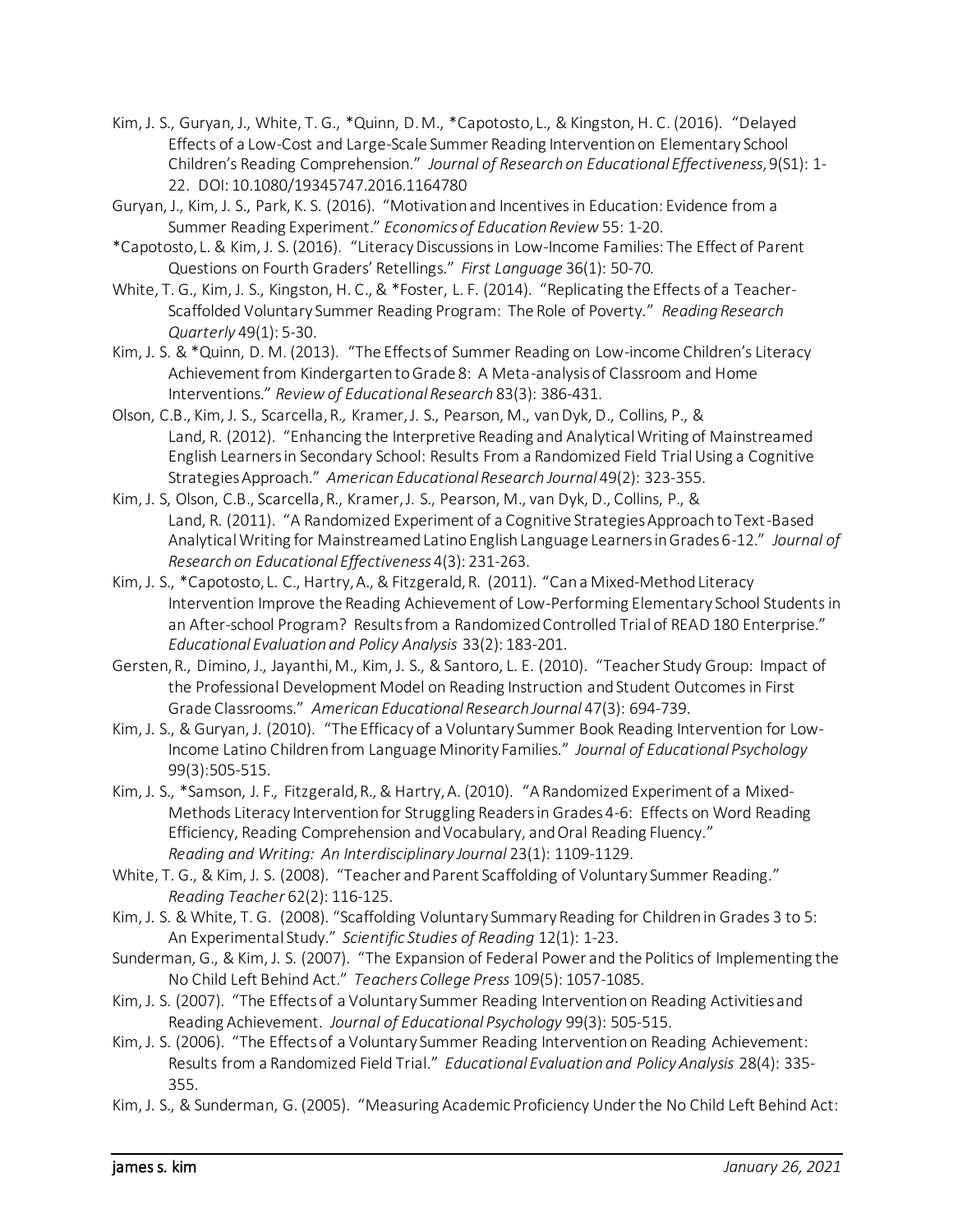Implications for Educational Equity." *Educational Researcher* 34(8): 3-12.

- Kim, J. S. (2004). "Summer Reading and the Ethnic Achievement Gap." *Journal of Education for Students Placed at Risk* 9(2): 169-188.
- Brennan, R. T., Kim, J. S., Wenz-Gross, M., & Siperstein, G. N. (2001). "The Relative Equitability of High-Stakes Testing versus Teacher-Assigned Grades: An Analysis of the Massachusetts Comprehensive Assessment System (MCAS)." *Harvard Educational Review* 71(2): 173-216.

#### WORKING PAPERS

- Kim, J. S., Burkhauser, M. A., Mesite, L., & Troyer, M. T. (2017). Effects of an engagement-focused literacy intervention with embedded science content on elementary students' reading engagement, reading motivation, and science concept knowledge. Paper presented at the Twenty-Fifth Annual Meeting of the Society for the Scientific Study of Reading (SSSR). Brighton, England, July 18-21.
- Guryan, J., Kim, J. S., Capotosto, L., & Quinn, D. M., Kingston, H. C., Foster, L. & Cooc, N. (2015). "Can a Scaffolded Summer Reading Intervention Reduce Socioeconomic Gaps in Children's Reading Comprehension Ability and Home Book Access? Results from a Randomized Experiment," Institute for Policy Research, Northwestern University Working Paper 15-15. <http://www.ipr.northwestern.edu/publications/papers/2015/ipr-wp-15-15.html>
- Guryan, J., Kim, J. S., & \*Park, K. (2015). "Motivation and Incentives in Education: Evidence from a Summer Reading Experiment." National Bureau of Economic Research, Cambridge, MA. Working Paper 20918.<http://www.nber.org/papers/w20918>
- Guryan, J., Kim, J. S., & \*Quinn, D. M. (2014). "Does Reading During the Summer Build Reading Skills? Evidence from a Randomized Experiment in 463 Classrooms." National Bureau of Economic Research, Cambridge, MA. Working Paper 20689.<http://www.nber.org/papers/w20689>

### **BOOKS**

Sunderman, G., Kim, J. S., & Orfield, G. (2005). *NCLB Meets School Realities, Lessons from the Field*. Thousand Oaks, CA: Sage/Corwin Press.

#### CHAPTERS, REPORTS, EDITED VOLUMES, AND PUBLICATIONS FOR PRACTITIONERS

- Fitzgerald, J., Relyea, J. E., Elmore, J., & Kim, J. S. (Forthcoming). Academic Vocabulary in First-Grade Children's Compositions: An Exploration. In Liu, X. Hebert, M., & Alves, R. A. (Eds.), *Teaching and Research Literacy and Writing for a Better Life*. New York, NY: Spring.
- Kim, J. S., Armstrong, C., & Kelley-Kemple, T. (2017). Practices Matter: Elementary Teachers' Literacy Survey and Student Outcomes Study. Cambridge, MA: READS Lab.
- Hemphill, L., Kim, J. S., & Troyer, M. T. (2019). Improving Struggling Readers' Literacy Skills Through Talk about Text. In Grover, T., Uccelli, P., Rowe, M., & Lieven, E. (Eds.), *Learning Through Language: Towards an Educationally Informed Theory of Language Learning.* Cambridge: Cambridge University Press. doi: 10.1017/97813167183537.
- Graham, S., Bruch, J., Fitzgerald, J., Friedrich, L., Furgeson, J., Greene, K., Kim, J., Lyskawa, J., Olson, C.B., & Smither Wulsin, C. (2016). Teaching secondary students to write effectively (NCEE 2017-4002). Washington, DC: National Center for Education Evaluation and Regional Assistance (NCEE),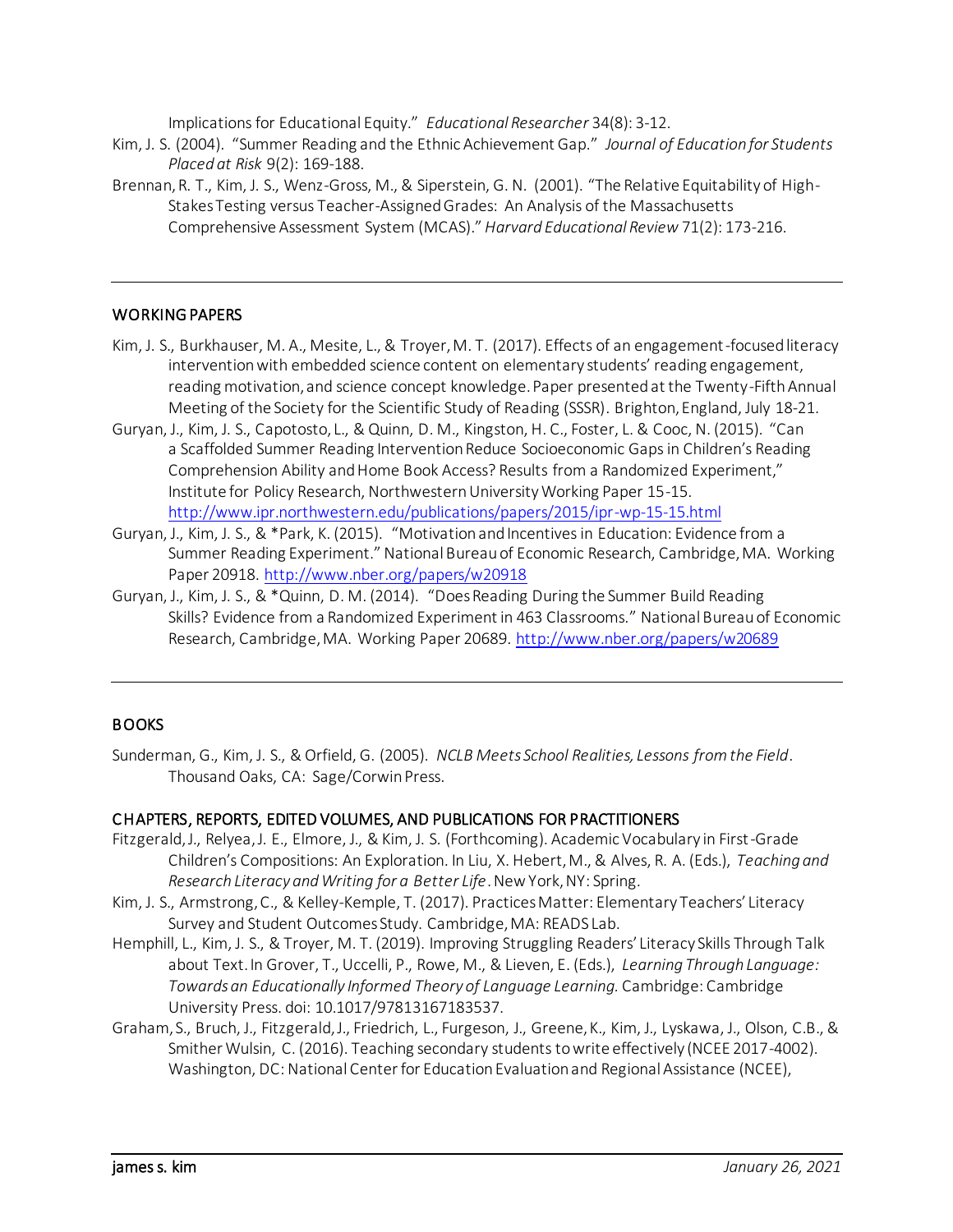Institute of Education Sciences, U.S. Department of Education. Retrieved from the NCEE website: [http://whatworks.ed.gov](http://whatworks.ed.gov/)

- Ackman, E., White, T., & Kim, J. S. (2016). "Facilitating Policymakers' Use of the Evidence on Summer Loss and Summer Programs." In Alexander, K., Pitcock, S. & Boulay, M. (Eds.), *Summer Learning and Summer Learning Loss: Theory, Research, and Practice*. New York: Teachers College Press.
- White, T. G., & Kim, J. S. (2011). "Solving the Problem of Summer Reading Loss." *Phi Delta Kappa* 92(7): 64-67.
- White, T. G., & Kim, J. S. (2010). "Can Silent Reading in the Summer Reduce Socioeconomic Differences in Reading Achievement?" In Hiebert, E. H., & Reutzel, D. R. (Eds.), *Revisiting Silent Reading: New Directions for Teachers and Researchers*(pp. 67-94). Newark, DE: International Reading Association.
- White, C. E. & Kim, J. S. (2009). "Putting the Pieces of the Puzzle Together: How Systematic Vocabulary Instruction and Expanded Learning Time Can Address the Literacy Gap." Center for American Progress: Washington, DC.

[http://www.americanprogress.org/issues/2009/05/elt\\_language\\_development.html](http://www.americanprogress.org/issues/2009/05/elt_language_development.html)

- Kim, J. S. (2008). "How to Make Summer Reading Effective." Johns Hopkins University, *National Center for Summer Learning.* [http://www.summerlearning.org/media/researchandpublications/ResearchBrief03FINAL9.10.08K](http://www.summerlearning.org/media/researchandpublications/ResearchBrief03FINAL9.10.08Kim.pdf) [im.pdf](http://www.summerlearning.org/media/researchandpublications/ResearchBrief03FINAL9.10.08Kim.pdf)
- Kim, J. S. (2008). "Research and the Reading Wars." *Phi Delta Kappan* 89(5): 372-375.
- Kim, J. S. (2008). "Research and the Reading Wars." In. Hess, F. M. (Ed.), *When Research Matters: How Scholarship Influences Education Policy* (pp. 89-111). Cambridge, MA: Harvard Education Press.
- Kim, J. S. (2007). "The Relative Influence of Research on Class Size Policy." In Loveless, T. & Hess, F. M. (Eds.), *Brookings Papers on Education Policy* 2006/2007 (pp. 273-295) Washington, DC: Brookings Institution Press.
- Sunderman, G., L., & Kim, J. S. (2006). "Implementing Supplemental Educational Services: Implications for School Districts and Educational Opportunity." In Wong, K. K., & Rutledge, S. A. (Eds.), *Systemwide Efforts to Improve Student Achievement*. Greenwich, CT: Information Age Publishing, Inc.
- Sunderman, G. L., Orfield, G., & Kim, J. S. (2006). "The Principals Denied by NCLB are Central to Visionary School Reform. " *The Education Digest* 72(2): 19-24.
- Kim, J. S. (1993). Addressing Curriculum Deficiencies on Martin Luther King Jr. Through Computer-Assisted Instruction and Multimedia Resources" (ERIC Access Number: ED362442).

### TEACHING AND UNIVERSITY SERVICE

F102: Evidence

S420: Designing Experiments with School Districts to Improve Literacy Practices & Outcomes at Scale

S30: Intermediate Statistics: Applied Regression and Data Analysis

S32: Accumulating Evidence: How to Conduct a Research Synthesis that Informs Education Policy and Practice

S460: Integrating Perspectives in Education

A120: Controversies in Federal Education Policy: Can NCLB Close the Achievement Gap?

Faculty Chair, Masters Redesign Evidence Foundational Course

Faculty Member, Jeanne Chall Endowment Advisory Board, (2012 to 2019)

Concentration Chair, Education Policy, Leadership, and Instructional Practice (2010-11, 2013-14, 2014-15) Faculty Member, Doctoral Admissions Committee (2010, 2011, 2012, 2014, 2015, 2016, 2017, 2018)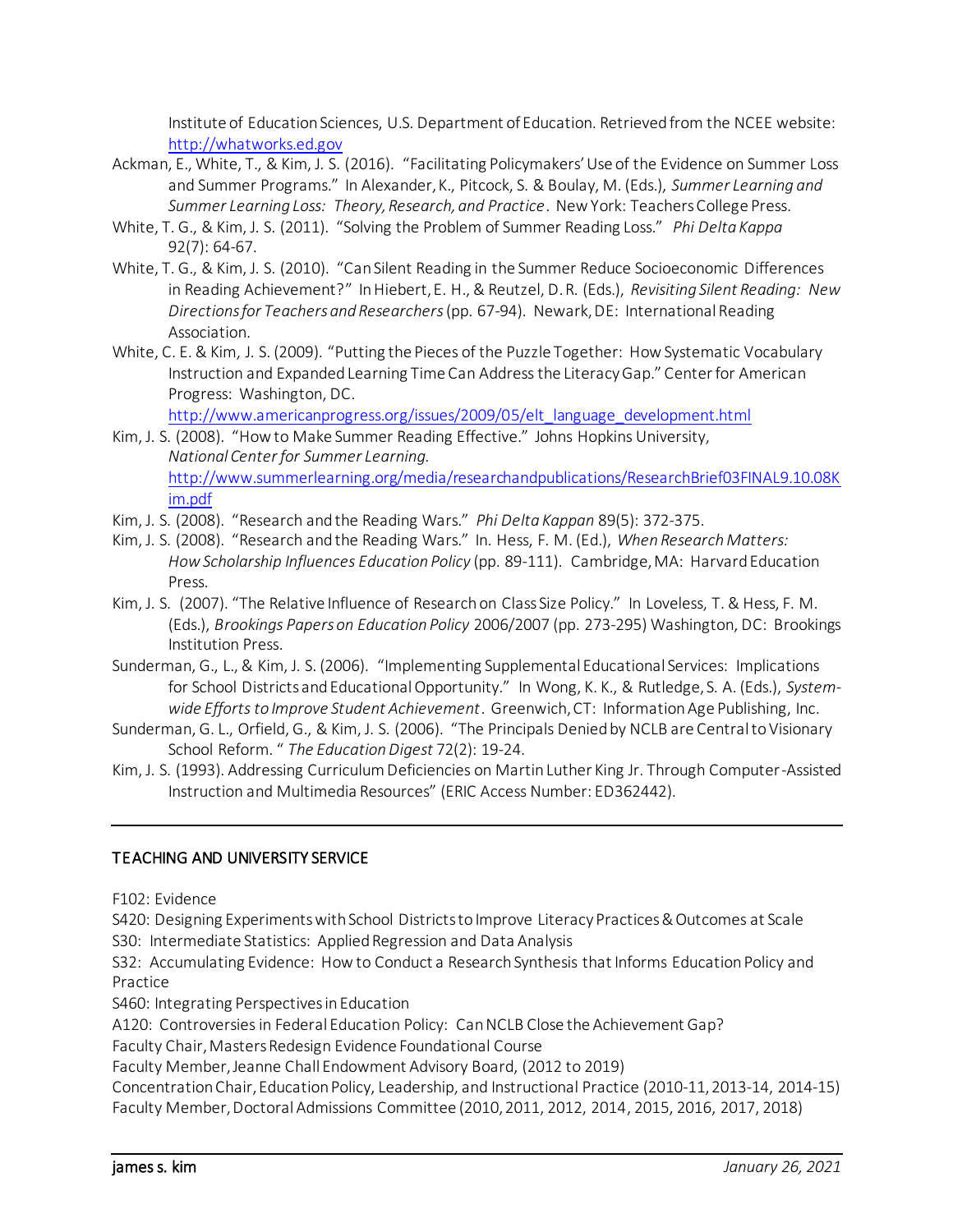Faculty Member, Search Committee for Quantitative Research, Equity (2014) Faculty Member, Search Committee for Quantitative Methods (2008) Faculty Member, Committee on Degrees (2007, 2008) Faculty Member, Dean's Summer Fellowship Selection Committee (2007) Faculty Member, Curriculum Planning Committee (2016, 2017) Faculty Speaker, HGSE Tea and Talk (2013), HGSE Research Colloquia, Human Development and Learning and Teaching (2014)

### CONSULTING AND ADVISORY BOARD SERVICE

Member, Board of Directors, *Society for Research on Educational Effectiveness*(2020-2022) Faculty Affiliate, Harvard University, Center for International Development Technical Working Group, Striving Readers Comprehensive Literacy (SRCL) Program (2018-Present) National Award Committee Member, AERA *Review of Education Research* Award, (2019) Consultant, University of Chicago Urban Labs, SAGA Tutoring Project, (2018-2020) Research Affiliate, *European Literacy Network*[: https://www.is1401eln.eu/en/](https://www.is1401eln.eu/en/)(2018-Present) Academic Advisor, Read Charlotte: [www.readcharlotte.org](http://www.readcharlotte.org/) (2015-Present) Academic Reviewer, RAND Education, Summer Learning Demonstration Report (2014-2019) Academic Advisor, Brookings Institution Center on Social Dynamics & Policy (2015-Present) Lead Evaluator, Strategic Adolescent Literacy Intervention, Reading for Understanding, Catalyzing Comprehension through Discussion and Debate, *Institute of Education Sciences*(2010-2015) Advisory Board Member, National Summer Learning Association (2014-Present) Advisory Board Member, Reading Partners (2014-Present) Program Chair, *Society for Research on Educational Effectiveness*, Spring Conference (2014) Advisory Board Member, Becoming a Man: Preventing Youth Violence in Chicago, University of Chicago Crime Lab & Urban Education Lab (2012) Research Affiliate, Urban Education Lab (UEL), University of Chicago (2011-Present) Plenary Speaker, A Forum on More Time for Learning, Wallace Foundation (2011) Methodological Consultant, Random Assignment Study of the READ 180 Program in After School Settings, MPR Associates (2007-2009) Methodological Consultant, Teacher Quality Study: An Investigation of the Impact of Teacher Study, Groups, Instructional Reading Group (2005-2008)

### PROFESSIONAL SERVICE AND MEMBERSHIP

### Editorial Board

*Journal of Educational Psychology*, Consulting Editor *Journal of Research on Educational Effectiveness*, Editorial Board Member *Reading and Writing: An Interdisciplinary Journal,* Editorial Board Member *Reading Research Quarterly*, Editorial Consulting Board

#### Journal Reviewer

*AERA Open American Journal of Education Applied Psycholinguistics British Journal of Educational Psychology*